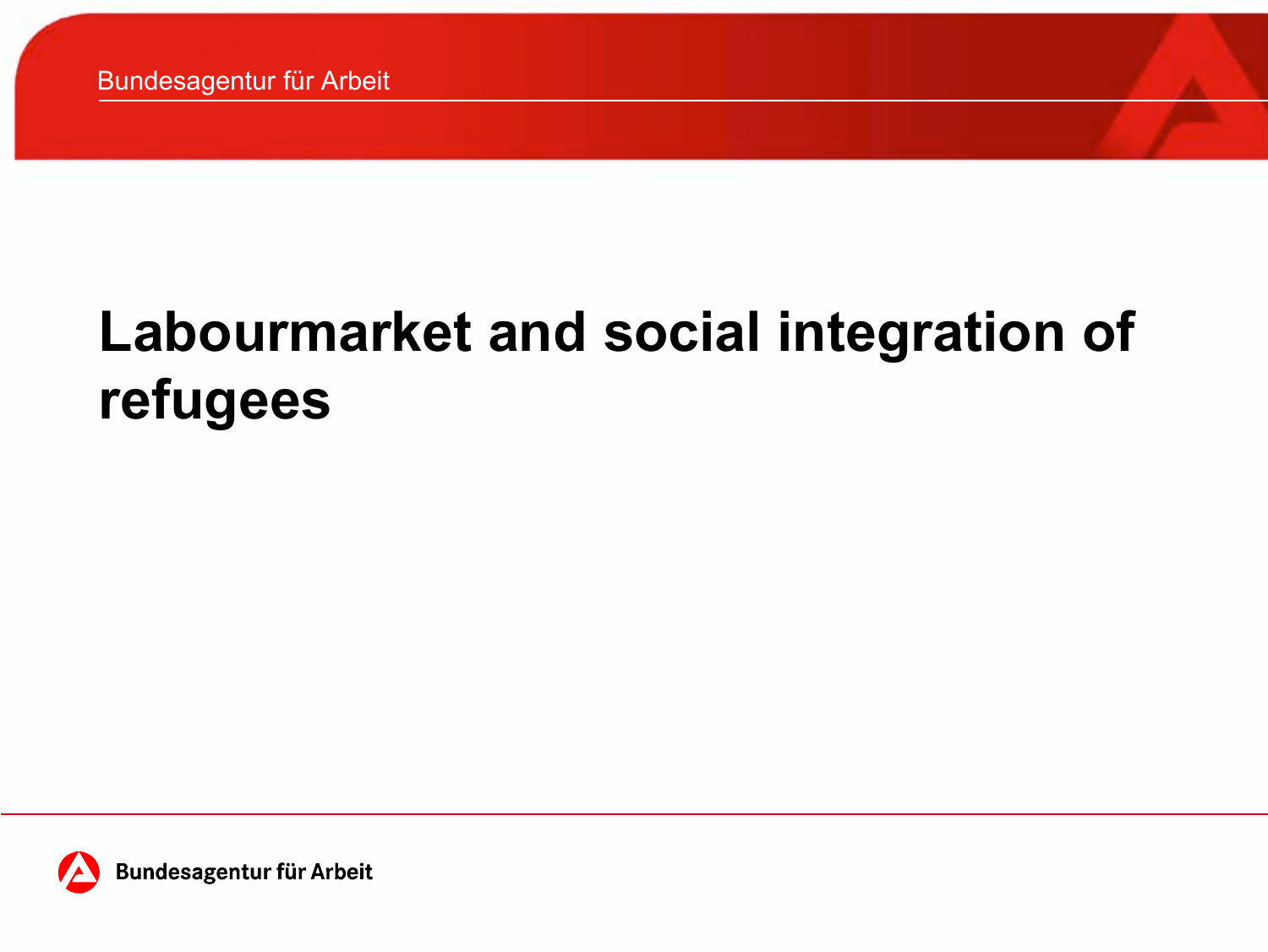## **Factors for a succesful labourmarket and social integration of refugees**

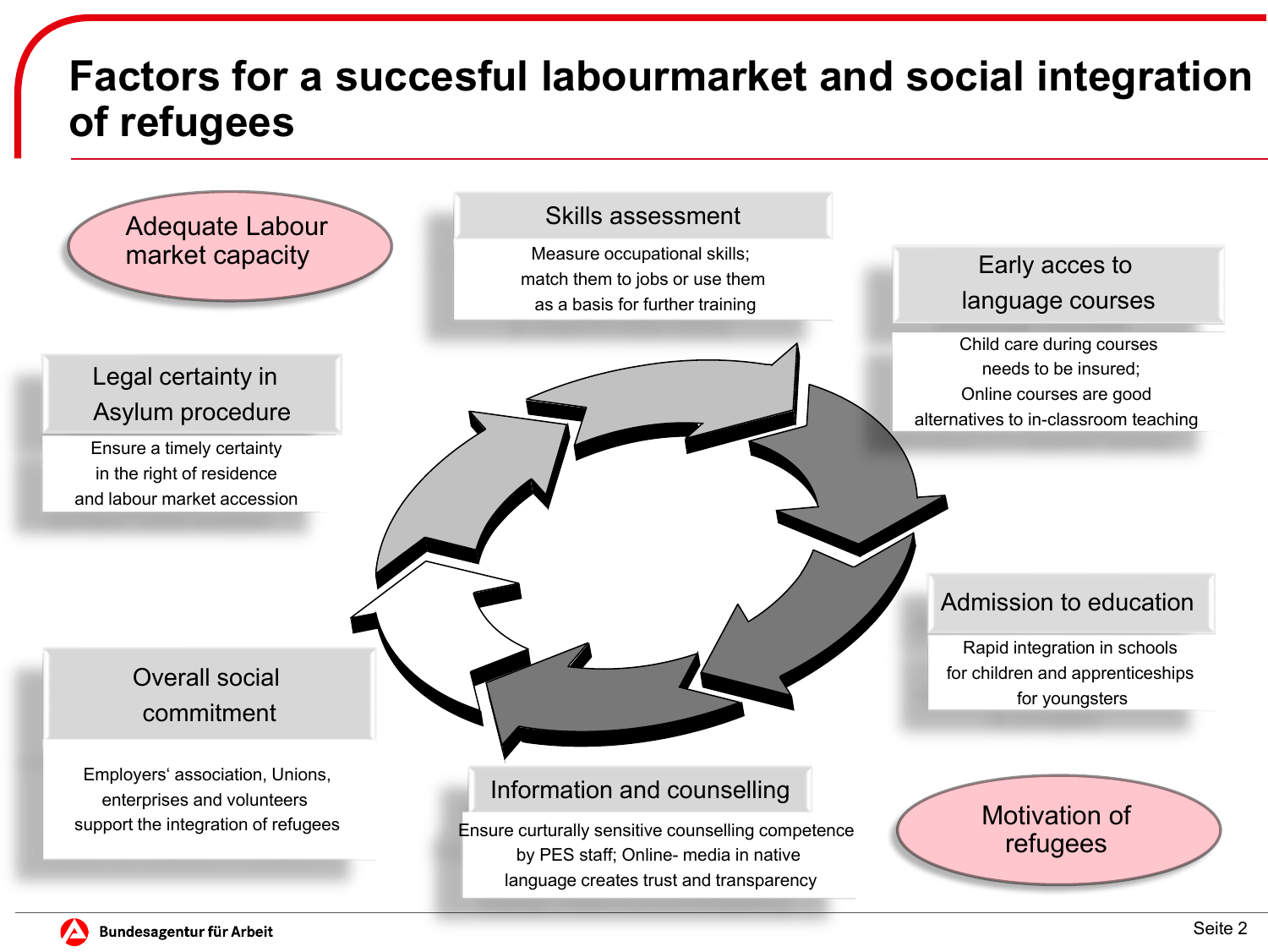## **Essential activities by the PES to integrate refugees in the labour market**